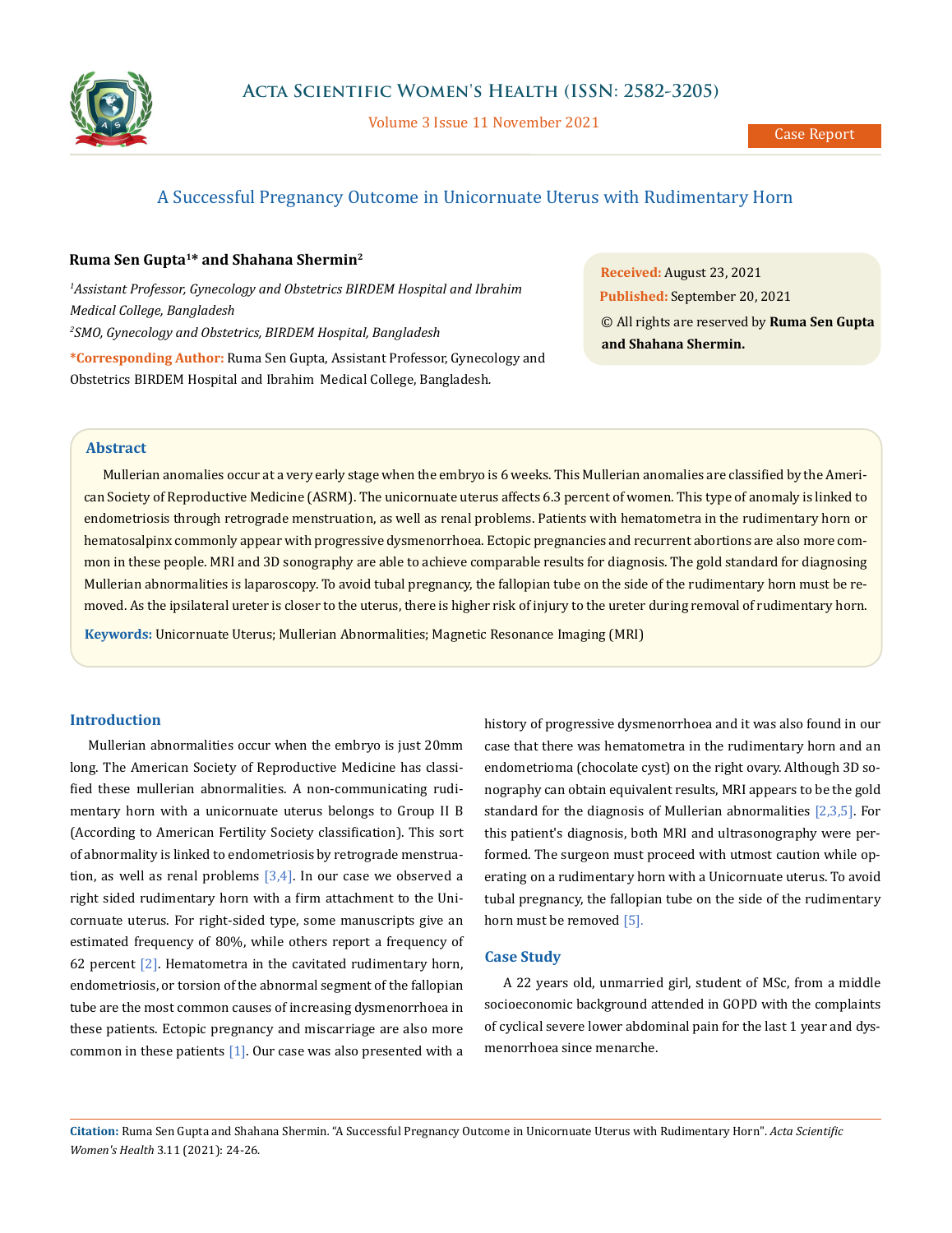Patient stated that she had cyclical severe lower abdominal pain for the last 1 year, which is progressively increasing in intensity and does not subsides after taking analgesics. She was treated with analgesics, antispasmodics and antibiotics for several occasions before. The menstrual cycle was regular, and the flow was average. Rest of her medical history was unremarkable. Family history was unremarkable. Secondary sexual characteristics and vital parameters - revealed nothing abnormality. An abdominal examination revealed a soft abdomen with no tumor or cystic structure. A USG of the lower abdomen revealed a normal-sized uterus and a right-sided hemorrhagic cyst. So, after receiving a provisional diagnosis of endometrioma and receiving suitable counseling, and to keep her amenorrhoeic, she was given progesterone daily orally for three months. She had a regular menstrual cycle without dysmenorrhoea for about three months after that, and then she married. Three months after her marriage she came with complaints of lower abdominal pain and severe unilateral dysmenorrhoea and dyspareunia.

The abdomen was tender and tense during the examination. On vaginal examination, the uterus was normal in size and there was a soft, ill-defined mass felt through the right fornix that was extremely tender. On rectal examination: Rectal mucosa was free, there was free space between the lateral pelvic wall and the uterus on the left side. There was a doughy feeling mass on the right side of the uterus. TVS revealed the uterus is normal in size with a rudimentary horn on the right side (?) hemorrhagic cyst of about 5x5 cm in diameter.

She was advised to have an MRI, which revealed a unicornuate uterus on the right side with a rudimentary horn and right sided hematosalpinx. No renal abnormality was found. MRI image of unicornuate uterus (UU) with right sided rudimentary horn (RH) with right sided hematosalpinx (HS). She was also advised to do resection of rudimentary horn by Laparoscopy, but in the meantime she became pregnant. The USG confirmed that she had a normal intrauterine pregnancy. At her 10 weeks of gestation she had pain in lower abdomen with pervaginal bleeding and USG showed Incomplete abortion, which was expelled out by E&C. After Counselling with the patient party, a decision for laparoscopic surgery was taken.

#### **Per-operative findings**

Laparoscopic resection of rudimentary uterine horn was performed, 3 ports were made: one 11 mm infraumbilical port, one 12 mm port, and one 5 mm port were implanted in the right and left lower quadrants, respectively. Initial examination indicated no endometriosis and a smaller rudimentary horn than previously reported. A band of tissue connected the left rudimentary horn to the unicornuate uterus. After dissecting a bladder flap, the band of tissue was coagulated with bipolar cautery and transected, allowing separation of the rudimentary horn from the unicornuate uterus and access to the uterine artery. The round ligament and the utero ovarian ligament were transfected with minimal blood loss after coagulation and transection of the major blood supply. The ureter's course was traced through the posterior leaf of the broad ligament, which was well out of the surgical field. Finally, the fallopian tube was removed by cauterizing and cutting the left mesosalpinx. A posterior colpotomy was used to extract the specimen.

A Fallopian tube and a 35-mm-long, in uterine cavity, hypertrophic endometrium with irregularly secretory features were found on pathological examination of the specimen. The patient was discharged 2 days after the operation. She has no dysmenorrhoea and regular menses without oral contraception after a one-year followup. After 6 months of operation she was conceived and delivered a female baby by C-section.

#### **Discussion**

Because many people with unicornuate uterus are asymptomatic or suffer from a wide range of symptoms that might manifest at any stage of adult life, the incidence of this illness is not well defined. Raga., *et al.* (1997) the incidence of this malformation was estimated to be between 0.2 percent in fertile people and 0.6 percent in infertile patients. Approximately 90% of unicornuate uterus with rudimentary horn are non-communicating, however there may be minor anatomical differences, especially in the attachment of the rudimentary horn to the unicornuate uterus. Pinsonneau and Goldstein (1985) were the first to describe the unicornuate uterus with rudimentary uterine horn that might be fixed or separated in a succession of obstructive Mullerian abnormalities.

The uterine artery, which represents the predominant blood supply in this situation, runs beneath the fibrous band and is easy to coagulate or ligate. Furthermore, dissection to form a plane between the two horns is difficult in this circumstance, but hysteroscopy can help. Canis., *et al*. [8] published the first report on laparoscopic rudimentary horn excision. The main blood supply in this circumstance is the uterine artery, which runs beneath the fibrous

**Citation:** Ruma Sen Gupta and Shahana Shermin*.* "A Successful Pregnancy Outcome in Unicornuate Uterus with Rudimentary Horn". *Acta Scientific Women's Health* 3.11 (2021): 24-26.

25